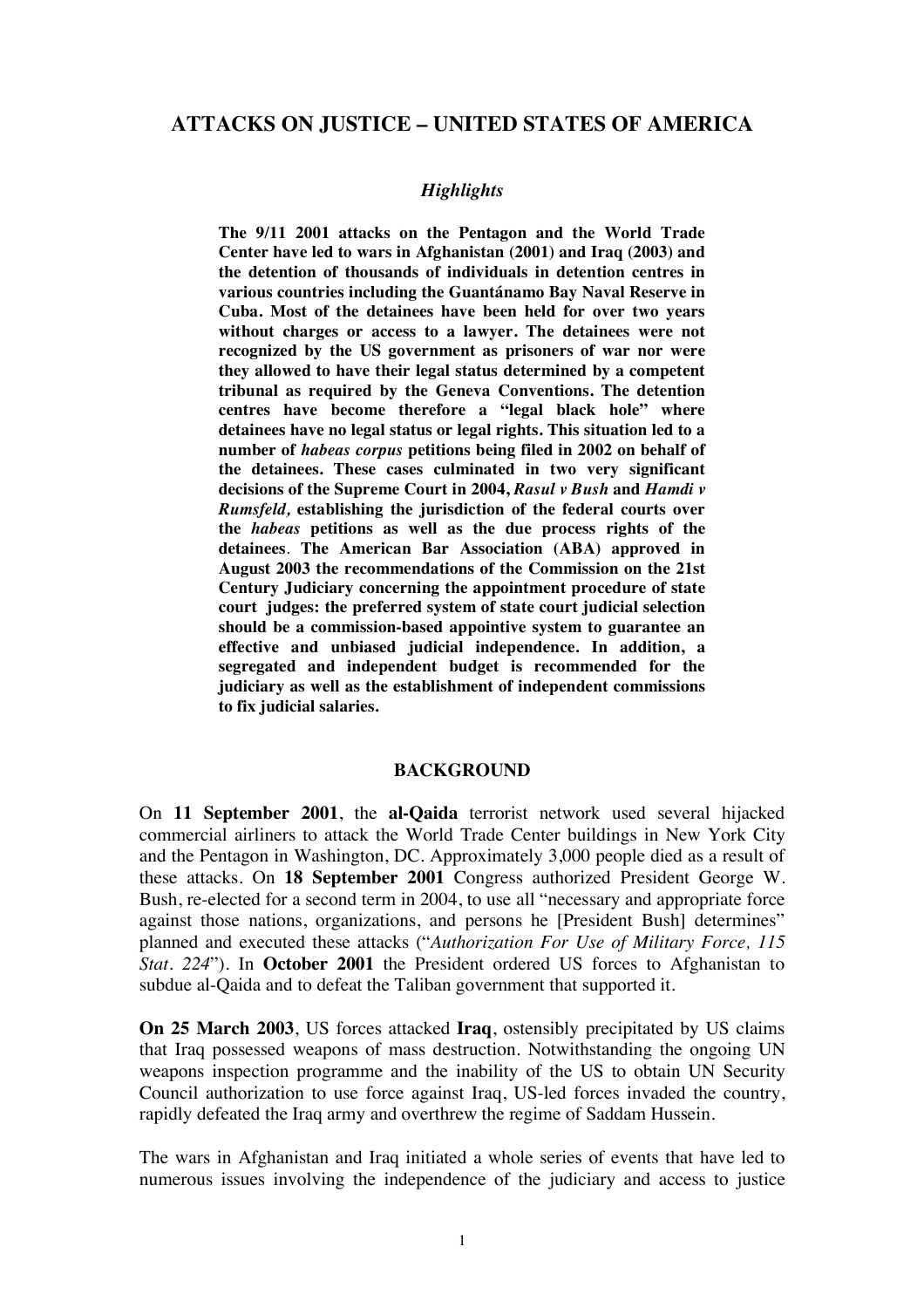through US courts. Thousands of detainees have been held in detention camps in Cuba, Iraq and Afghanistan. Access to justice and fair trial rights have been denied to the detainees by the authorities.

## **JUDICIARY**

The USA has a tradition of an independent judiciary. Federal judges have life tenure and state judges are appointed or elected for long terms. However, certain reforms are needed in the method by which state judges are selected to assure a fully independent judiciary.

The procedure for appointing state judges varies significantly within the US. In some states judges are appointed by the governor with the consent of the state senate. In other states, potential candidates are selected by independent, non-partisan nominating bodies established by law and then appointed by the governor or general assembly. Finally, in many states, judges are chosen in popular elections. Such popular elections can involve either partisan or non-partisan ballots. Contested elections encourage the perception that judges are less than independent, and that justice is more available to the wealthy and the powerful, or those with partisan influence.

American Bar Association (ABA) President Alfred P. Carlton convened the **Commission on the 21st Century Judiciary** to study these problems and make recommendations to ensure the independence, impartiality and accountability of state judiciaries. During **2003** the commission, including both practising lawyers and members of the judiciary, held four public hearings in various cities in the United States. The hearings focused on developments in the states that have politicized the judiciary. In **July 2003**, the commission delivered its report "Justice in Jeopardy: Report of the American Bar Association Commission on the 21st Century to the American<br>Bar Association'' Bar Association" (http://www.abavideonews.org/ABA263/ExecSummary.htm). The recommendations of the commission were approved by the **ABA House of Delegates** in **August 2003**. As a private organization, ABA resolutions cannot directly affect the election of judges, although they may be considered by state legislatures considering changes in the selection process for judges.

The commission found that a number of factors have led to the excessive politicization of state courts. The number of controversial cases before state courts has grown in recent years. This trend has been exacerbated by the trend to use state constitutions as a basis for litigating constitutional rights and responsibilities. The interposition of intermediate appellate courts between the trial courts and courts of last resort has also meant that the highest appellate courts in many jurisdictions are deciding more high-profile cases. One of the results of these trends is that state judicial campaigns are focusing on highly political issues. The public tends to believe that judges are very influenced by their campaign contributors. In addition, the commission found that the lack of racial and other types of diversity among judges further undercuts public confidence in the judiciary. All these trends have had, according to the commission, a very adverse effect on the public's perceptions regarding the independence of the state judiciary.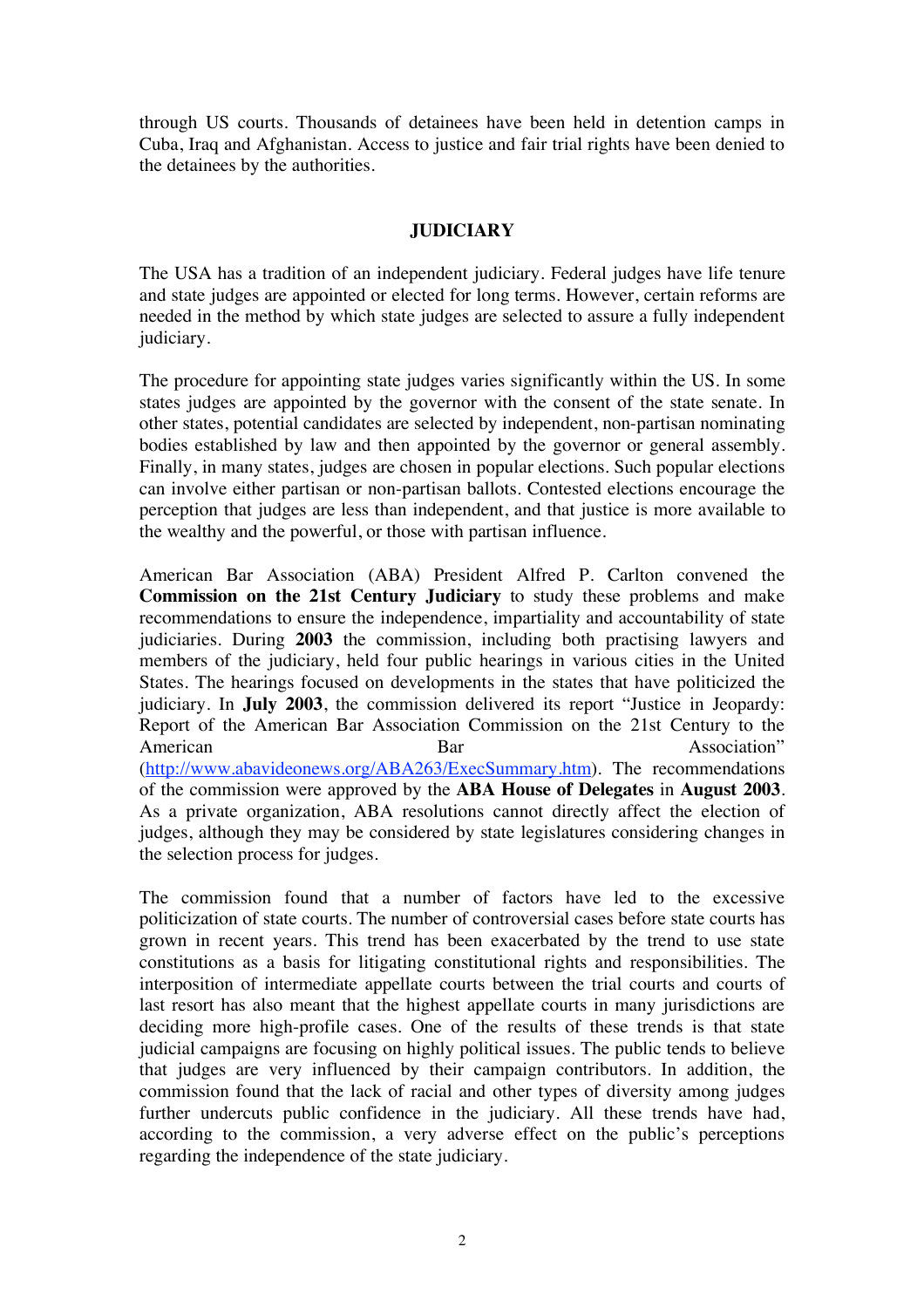The commission developed a list of key recommendations that would respond to some of the problems identified in their report (http://www.abavideonews.org/ABA263/ExecSummary.htm). Most importantly, the commission recommended that the preferred system of state court judicial selection should be a **commission-based appointive system**. In such a system the state governor would appoint judges from a pool of judicial aspirants whose qualifications have been reviewed and approved by a non-partisan and neutral commission. The commission further recommended that the **judiciary's budget** should be segregated from that of the political branches, and that states should create **independent commissions** to establish judicial salaries.

Some of the observations and conclusions of the Commission on the 21st Century Judiciary find support in other commentators on the state judicial systems. In this sense, **Judith Kaye**, the Chief Judge of New York, proposed in her annual message on the state of the judiciary (**2004**) a number of reforms in the conduct of elections of judges in New York, such as creating judicial campaign conduct committees throughout the state to reduce negative campaigning and monitor the fairness of campaign statements. Judge Kaye also advocated exploring the possibility of public financing of of indicial campaigns (http://www.courts.state.ny.us/admin/stateofjudiciary/soj2003.pdf**)**.

#### **Cases**

#### **Impartiality**

**Justice Scalia's** refusal to recuse himself from the Supreme Court's decision in *In Re Richard B. Cheney*, 124 S. Ct. 2576 (2004), raised significant concerns with respect to his impartiality in light of his relationship with Vice President Dick Cheney. **On 5 January 2004**, Justice Scalia met **Vice President Cheney** for a three-day hunting trip in a Louisiana camp. It has been reported that he and Justice Scalia arrived in a government-owned plane. The trip took place three weeks after the Supreme Court decided to hear Mr Cheney's appeal against an order requiring him to disclose information concerning an energy task force he led. Justice Scalia is reported to have met the Vice President at least once before. In **November 2003**, when the Supreme Court was still considering whether to accept Mr Cheney's appeal, the two had a private diner with **Defence Secretary Rumsfeld**.

Impartiality requires judges to be unbiased through the existence of actual impartiality as well as the appearance of impartiality as seen through the eyes of a reasonable observer**.** The right to a fair trial by an independent and impartial tribunal is a fundamental human right. Article 14 of the *International Covenant on Civil and Political Rights* (ICCPR), to which the US is a party, states: "In the determination of any criminal charge against him, or of his rights and obligations in a suit of law, everyone shall be determined to a fair and public hearing by a competent, independent and impartial tribunal established by law." Principle 2 of the *United Nations Principles on the Role of Lawyers*, adopted by the UN General Assembly in 1990, also states: "The judiciary shall decide matters before them impartially, on the basis of facts and in accordance with law, without any restrictions, improper influences, inducements, pressures, threats or interferences, direct or indirect, from any quarter or for any reason."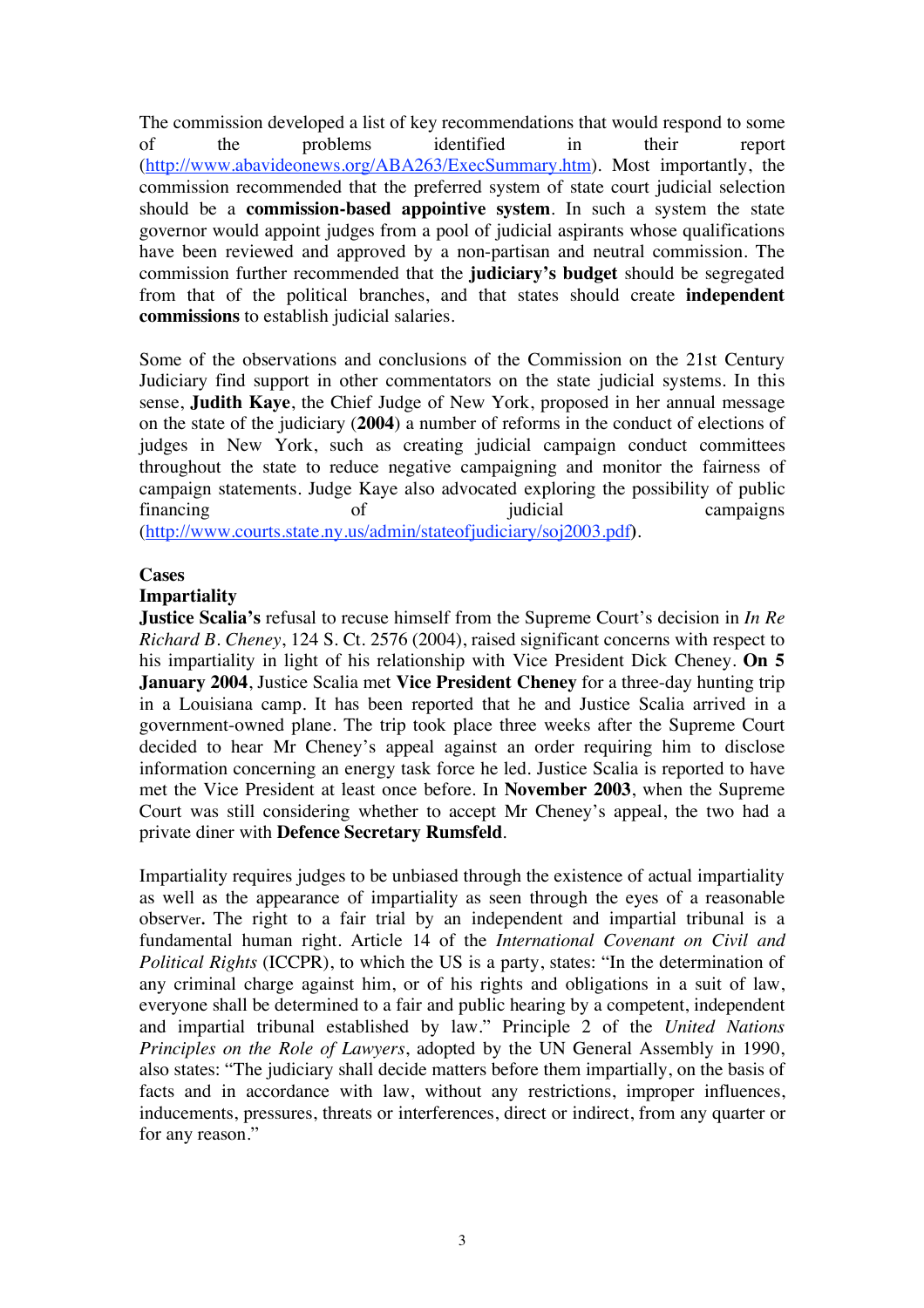The socializing that took place between the Vice President and Justice Scalia over a period of several days could be seen as compromising the justice's impartiality. Even if the justice and the Vice President did not discuss Mr Cheney's case during their three-day trip together at the camp, Justice Scalia's appearance of impartiality could reasonably be questioned.

The **Centre for the Independence of Judges and Lawyers** (CIJL/ICJ) expressed its concern in **February 2004** and requested the Chief Justice of the Supreme Court to ensure that international standards on the impartiality of judges are given effect by the Supreme Court (http://www.icj.org/news.php3?id\_article=3241&lang=en).

### **Attacks on judges**

In early **March 2005,** the husband and mother of US District Judge **Joan Humphrey Lefko** were murdered in Chicago at the judge's home. While followers of a white supremacist were initially suspected of being responsible for these attacks, the murderer appears to have been a very troubled individual who was bitter about the dismissal in 2004 of a malpractice case by Judge Lefko. A second incident involved the murder of a state judge, a court reporter and several law enforcement officers in Atlanta, Georgia also in **March 2005**. This series of killings was initiated when a man on trial for rape seized a deputy sheriff's gun in the courthouse. A "New York Times" editorial noted that such incidents are a serious threat to the rule of law, and that a searching review on the state and federal levels of judges' security inside and outside the courtroom was needed (See "New York Times": "Electrician Says in Suicide Note That He Killed Judge's Family", **11 March 2005**; "Suspect Kills 3, Including Judge in Atlanta Court", **12 March 2005**; "Protecting Judges" and "The Bench Under Siege", **14 March 2005**, all at http://www.nytimes.com/).

While these attacks are serious, they were isolated incidents by defendants adversely affected by litigation and do not represent a pattern of intimidation. Such incidents, while calling for careful scrutiny, are not new in the nation's history and probably constitute an ongoing and inevitable set of risks in the operation of a legal system.

#### **Executive interference**

The refusal by **Attorney-General John Ashcroft** to comply with a federal judge's order to make a witness available in the trial of suspected terrorist **Zacarias Moussaoui** was inconsistent with respect for the independence of the judiciary. Mr Mossaoui was arrested in **December 2001** in connection with the September 11 terrorist attacks and was charged with six conspiracy counts. In **September 2002**, Mr Moussaoui indicated that one aspect of his defence would be access to Mr **Ramzi Bin al-Shibh**, who had been arrested in Pakistan. On **31 January 2003**, US District Judge **Leonie Brinkema** ordered the government to allow Mr Moussaoui to conduct a videotaped deposition of Mr Bin-Shibh. The Government appealed against the ruling to the US Court of Appeals, arguing that producing Mr Bin al-Shibh would result in disclosure of classified information. In **July 2003** the court dismissed the appeal as interlocutory (*United States v Moussaoui*, 333 F.3<sup>rd</sup> 509 (4<sup>th</sup> Cir. 2003)). On 14 July **2003 Attorney-General Ashcroft**, in defiance of the court order, filed an affidavit refusing to produce Mr Bin al-Shibh for the deposition. This refusal to comply with the Court's order constituted an unjustifiable interference with the independence of the judiciary. The **Centre for the Independence of Judges and Lawyers** (CIJL/ICJ) condemned Attorney-General Ashcroft's refusal to respect federal court rulings under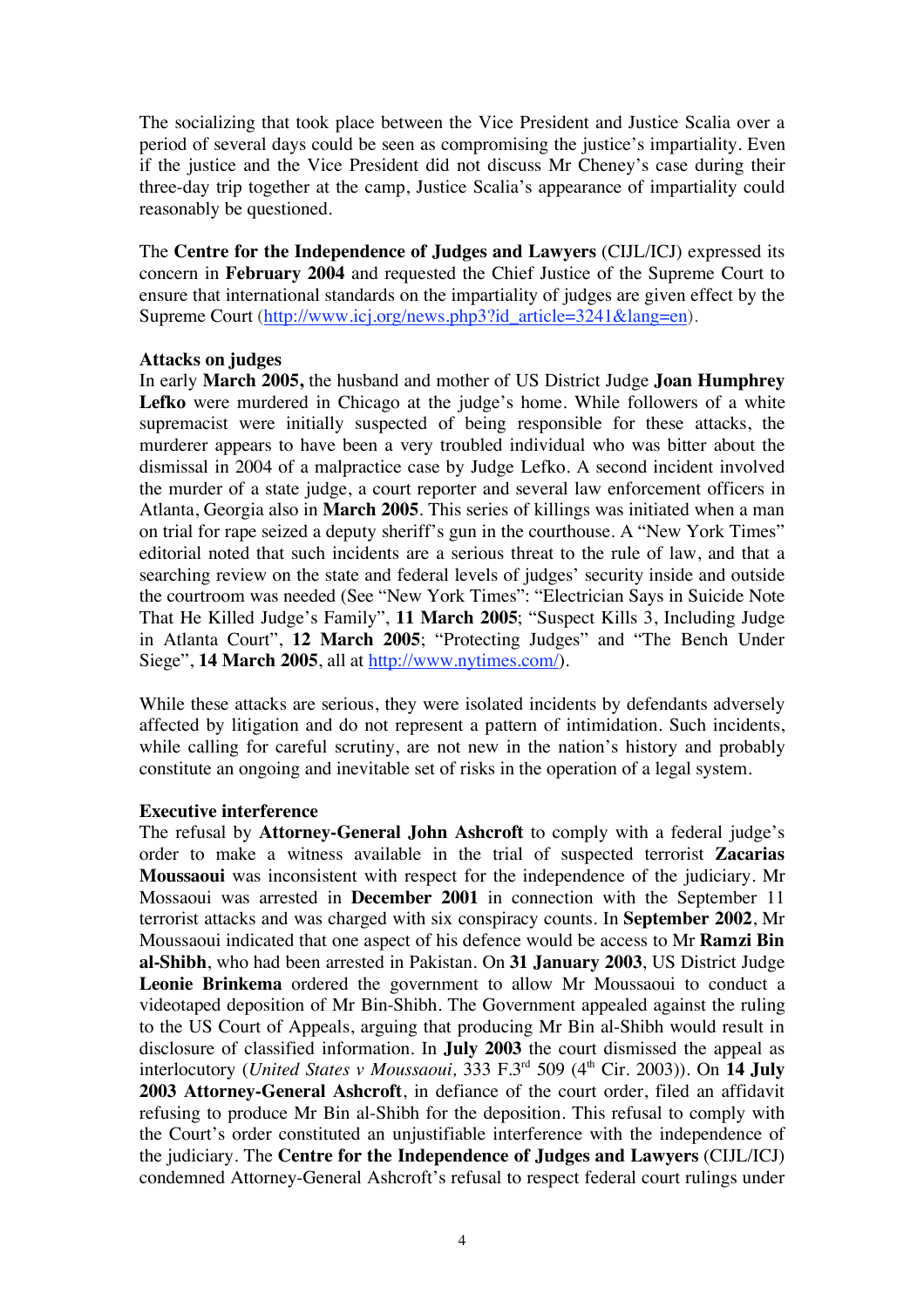the pretext of "threats to the national security" (http://www.icj.org/news.php3?id\_article=2991&lang=en).

In **late 2003**, US District Judge **Leonie Brinkema** imposed sanctions on the Government, including holding that the Government could not seek the death penalty in the case, and rejected the Government's proposed substitutions for the witnesses' testimony. The Government appealed against this order. On **13 September 2004** the **Court of Appeals** rejected the **District Court's** position that all proposed substitutions for the witnesses' depositions were inadequate and held witness summaries could be submitted to the jury in lieu of the witnesses' deposition testimony (*United States v Moussaoui, 382 F3d. 453 (4th Cir. 2004)*). A petition for *certiorari*, to allow for the revision of the case, filed by the defendant, was denied on **21 March 2005** by the **US Supreme Court**.

### **Sentencing guidelines**

On **28 July 2003**, Attorney-General **John Ashcroft** sent a directive to federal prosecutors to report to the Department of Justice all "downward departure" sentencing decisions – i.e. decisions departing from US sentencing guidelines that meet certain criteria. The Attorney-General's directive to federal prosecutors to compile for the Justice Department, in effect, a "blacklist" constitutes a serious infringement on the independence of the judiciary and the rule of law. Despite the stated purpose of sentencing guidelines, to reduce crime and generate more uniformity in judicial sentencing, guidelines, if strictly interpreted, do not take into account mitigating factors. Therefore sentencing should, to a large degree, remain within the discretion of judges who take into account the totality of the circumstances before issuing a ruling. When judges are dissuaded from issuing sentences based upon a consideration of the facts and the law before them and are instead pressured by the executive into giving sentences they deem excessive, their independence has been compromised.

The Centre for the Independence of Judges and Lawyers (CIJL/ICJ) urged the Attorney-General to revoke the directive for prosecutors to report judges who fall afoul of the guidelines and not apply the guidelines in a manner that would compromise judicial independence. In our opinion, imposing minimum sentencing guidelines on judges without allowing them a modicum of discretion and creating a list of those who depart from the said minimum guidelines constitutes a grave infringement upon the independence of the judiciary and jeopardizes the rule of law. (http://www.icj.org//news.php3?id\_article=3023&lang=en).

## **LEGAL PROFESSION**

*Executive Order 13304*, 68 Fed. Reg. 32315 (2003), issued on **28 May 2003,**  prohibited the provision of goods, services and funds to more than 200 individuals and organizations in the former Yugoslavia. One of the **prohibited services** was the **provision of legal defence** to any individual or company enumerated in the list, unless exempted from the rule. The names of all suspects in the proceedings before the International Criminal Tribunal for the Former Yugoslavia (ICTY) were included in the list of individuals for whom the provision of legal defence was prohibited. At the time this order was issued, there were about 20 lawyers defending suspects at the international tribunal.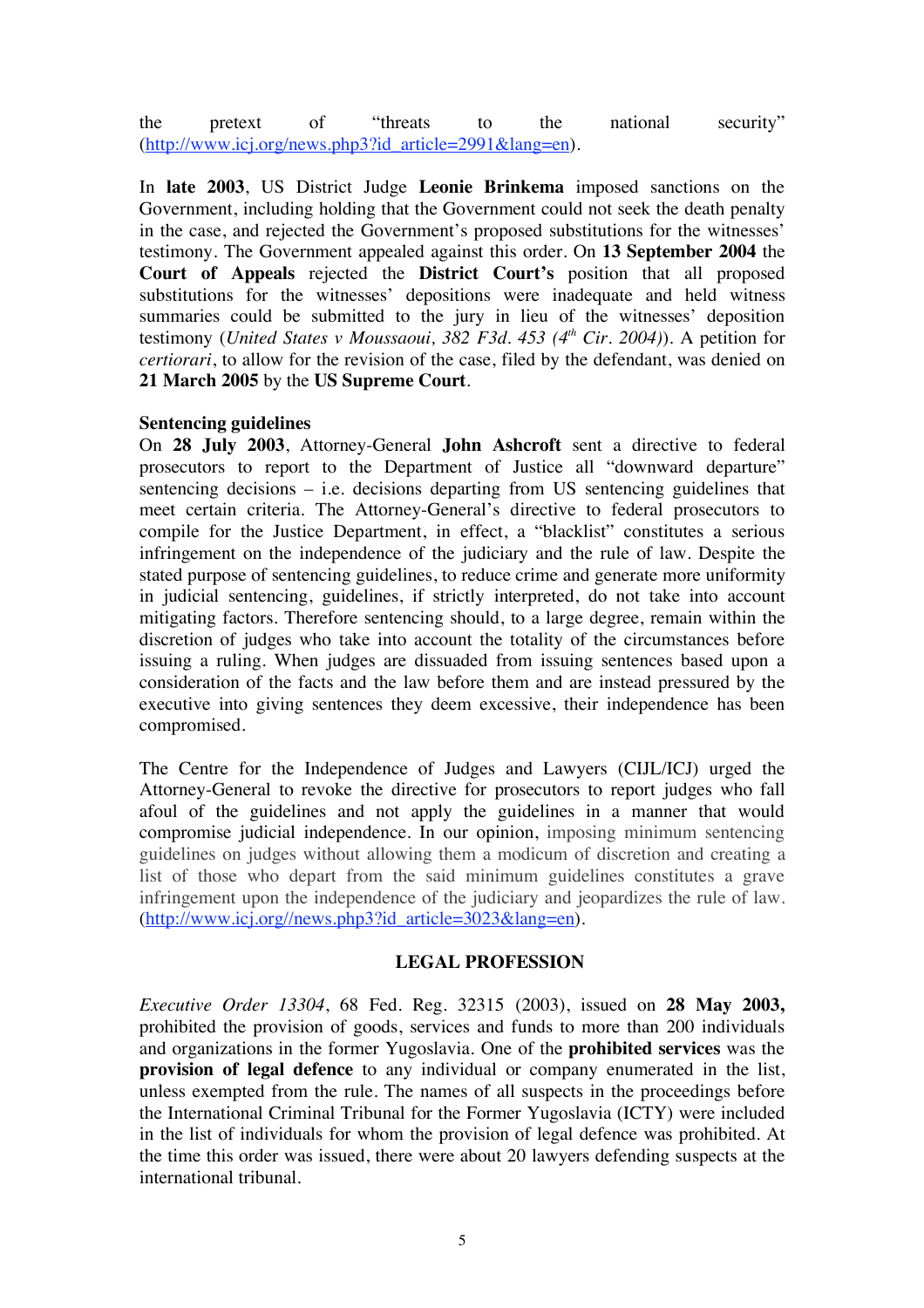While the **Bush Administration** subsequently rescinded a portion of this order on **9 July 2003**, it required that lawyers representing defendants who were receiving fees directly from defendants, rather than from the tribunal, apply for a specific licence authorizing such payments and keep records of the receipt of such fees. Section 588.507 (a) of the *Office of Foreign Asset Control's (OFAC) regulations* contains a general licence authorizing the provision of legal services, but only to the extent that such services relate to US enforcement actions or property subject to US law: 31 CFR §588.507(a) (available at http://www.access.gpo.gov/nara/cfr/cfr-table-search.html, page1). While this regulation does not authorize representation before the **ICTY**, **OFAC** has issued a general licence authorizing the representation of person before the ICTY if the lawyer's fees are received from the ICTY (*Western Balkans Stabilization Regulations, General License No. 1*, available at http://www.treas.gov/offices/enforcement/ofac/programs/balkans/gls/balkans\_gl1.pdf) . If an attorney is receiving fees directly from the client or other sources, such payment must be specifically licensed and records of receipt of such payments must be maintained and available for inspection ("No Legal Representation Without Governmental Interposition", 17 "Geo. J. Legal Ethics" 597 (2004), online at http://findarticles.com/p/articles/mi\_qa3975/is\_200407/ai\_n9454348).

Such restrictions on the defence of suspects before the International Tribunal represent an interference with the independence of the legal profession and the capacity of the attorneys involved to represent their clients.

### **Cases**

A recent conviction in the Federal Court has raised serious concerns that US lawyers may suffer reprisals for defending politically unpopular clients. This case involved **Lynne Stewart**, an attorney in New York City. Ms Stewart has built a career representing terrorists and others seen as threats to national security by the US government. Stewart was indicted in **2002** under the **1996 Antiterrorism Act** and charged with four counts of aiding and abetting a terrorist organization ("Lawyer Is Guilty of Aiding Terror", "New York Times", 11 Feb. 2005).The indictment indicated that Stewart's communications with her client **Sheik Omar Abdel Rahman** had been the subject of government wiretaps for more than two years. In **February 2005**, Stewart was convicted of providing material aid to terrorism and of lying to the government when she pledged to obey federal rules that barred her client, **Sheik Omar Abdel Rahman**, from communicating with his followers. The indictment had its source in Stewart's work over a decade defending Mr Rahman, who is serving a life sentence for inspiring a 1993 plot to bomb the United Nations, the Lincoln and Holland Tunnels and other New York landmarks.

The case has provoked a strong debate. Some lawyers who take politically unpopular cases argued after the verdict that the case was a warning that they could be indicted also. Other lawyers contended that the evidence indicated that Stewart had violated prison rules and passed messages on behalf of her client. Beyond the merits of the case, however, there was a concern among some lawyers who have represented politically unpopular clients that the conviction might deter lawyers from taking similar cases. An additional concern stemming from the case was the fact that the **Department of Justice** had placed cameras and recording devices in the area of the prison where Ms Stewart visited her client, which may be seen as jeopardizing the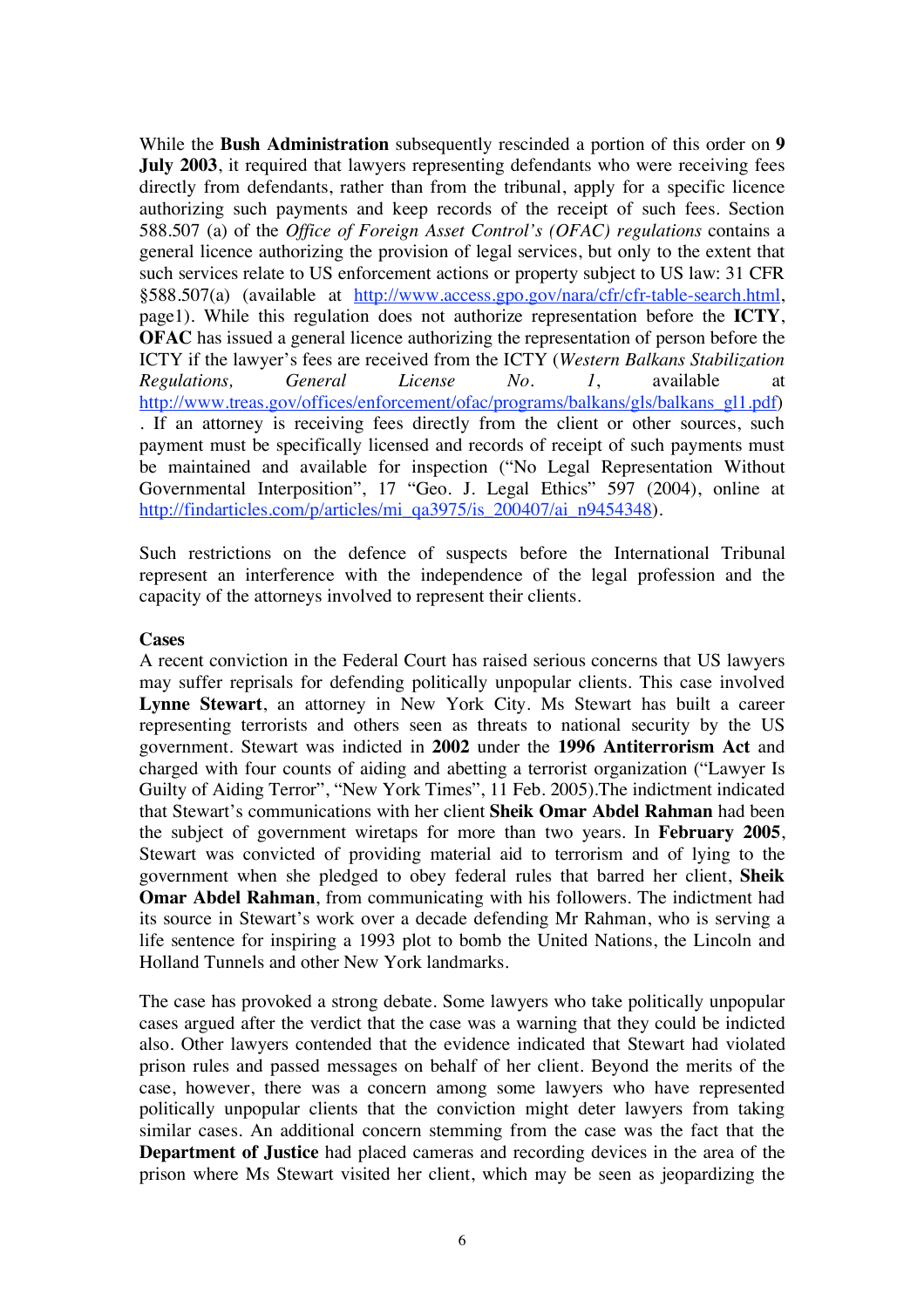confidentiality of Ms Stewart's communications with her client. ("Defendants of the Unpopular Feel a little Less Popular," "New York Times", **11 Feb. 2005**).

## **ACCESS TO JUSTICE**

In response to the September 11 attacks and the subsequent wars in Afghanistan and Iraq, the United States has detained over the last three years thousands of people in Afghanistan, Pakistan, Iran, Zambia or Cuba as "enemy combatants", denying them since **February 2002** both prisoner-of-war status under the **Third Geneva Convention** and the protection of international human rights law. Most of these detainees have been held indefinitely, without charges and without any known legal status, incommunicado and without access to a lawyer or to their families. In addition, many of these detainees have been subjected to interrogation techniques that are inhumane and violate international standards.

As of **March 2005** there were, according to the **US Department of Defense**, approximately 540 detainees from about 40 countries held in **Guantánamo Bay**, the US Naval Base in Cuba, mostly captured during the armed conflict in Afghanistan. According to the **Pentagon**, 214 other detainees had "departed" the base, of whom 146 were released and 65 "transferred to the control of other governments" (29 to Pakistan, five to Morocco, seven to France, seven to Russia, four to Saudi Arabia, one each to Spain, Sweden, Kuwait and Australia and nine to the UK). The remaining detainees have been given no indication of when they will be released. In addition to the detainees at Guantánamo Bay, thousands of detainees have been held at other detention centres in Iraq and other countries. This situation has led to a number of extremely significant cases involving the rights of such detainees. Particularly important are *Rasul v Bush,* 124 S. Ct. 2686 (2004), and *Hamdi v Rumsfeld,* 124 S. Ct. 2633 (2004), two cases decided by the **US Supreme Court** on **28 June 2004**.

## **"Enemy combatants": lack of access to justice and fair trial rights**

The refusal by the US to grant the detainees prisoner-of-war status is not consistent with its legal obligations under the *Geneva Conventions*. Article 4 of the *Third Geneva Convention* establishes the categories of persons who must be considered prisoners of war. As members of the armed forces, captured Taliban fighters are entitled to prisoner-of-war status. If captured al-Qaida members are acting under the same command as the Taliban armed forces, they are also entitled to prisoner-of-war status. In addition, al-Qaida members would have prisoner of war status if they fulfil four conditions: 1) they are commanded by a person responsible for his subordinates; 2) they wear a fixed emblem; 3) they carry arms openly; and 4) they conduct their operations in accordance with the laws and customs of war. If there are doubts as to whether any detainees are entitled to prisoner-of-war status, the *Third Geneva Convention* requires a determination by a "competent tribunal" (Article 5). Since the detainees were neither recognized as prisoners of war nor allowed to have their status determined by a competent tribunal, the detention centres became a "legal black hole" where the detainees had no legal status and no legal rights. As described below, this situation led to a number of *habeas corpus* petitions being filed on behalf of the detainees (http://www.icj.org/news.php3?id\_article=3523&lang=en; http://www.icj.org/news.php3?id\_article=3405&lang=en**;**  http://www.icj.org/news.php3?id\_article=2718&lang=en**;**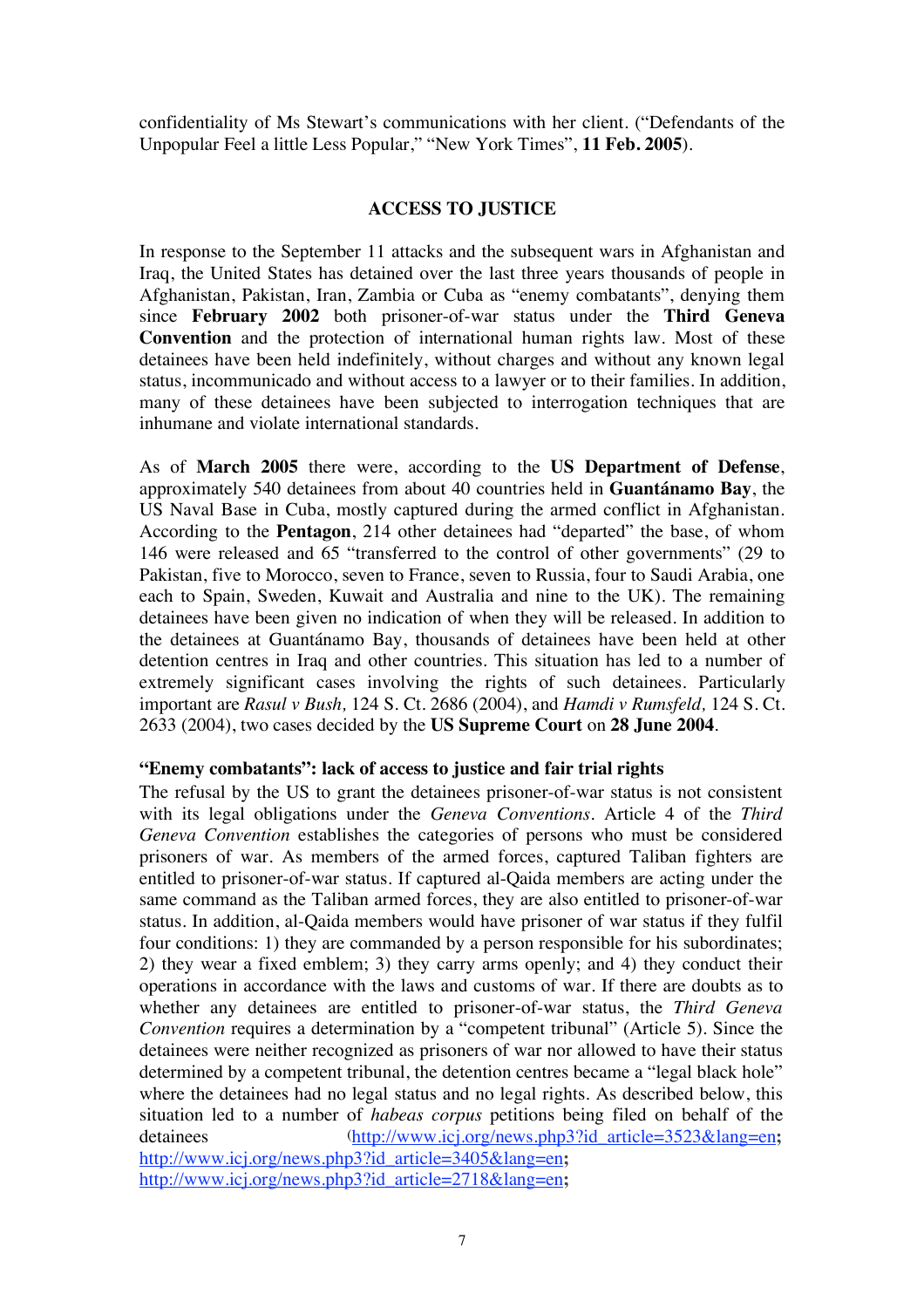http://www.icj.org/news.php3?id\_article=2700&lang=en**;**  http://www.icj.org/news.php3?id\_article=2620&lang=en**;**  http://www.icj.org/news.php3?id\_article=2621&lang=en**;**  http://www.icj.org/news.php3?id\_article=2619&lang=en**;**  http://www.icj.org/news.php3?id\_article=2612&lang=en**;**  http://www.icj.org/news.php3?id\_article=2609&lang=en**).**

# *Rasul v Bush* and *Hamdi v Rumsfeld*

The *Rasul* and *Hamdi* cases established the basic rights of both aliens and American citizens to access US courts to challenge their status as "enemy combatants". **Between 19 February and 1 May 2002** a number of *habeas corpus* petitions were filed with the **US District Court for the District of Columbia** on behalf of two Australian citizens and 12 Kuwaiti citizens who were captured abroad during hostilities between the United States and the Taliban to challenge the legality of their detention at Guantánamo Bay. All petitioners alleged that none had been charged with any wrongdoing, permitted to consult with counsel, or provided access to the courts or any other tribunal. The relief sought included requests for their release, an order permitting counsel to meet with detainees, as well as access to the courts or some other impartial tribunal to exonerate the detainees from wrongdoing.

On **30 July 2002** the District Court dismissed the cases based on a finding that *Johnson v Eisentrager* (339 U.S. 763 (1950)) barred claims of an alien seeking to enforce the US Constitution in a *habeas* proceeding unless the alien is in custody in sovereign United States territory. On **11 March 2003** the US Court of Appeals affirmed the District Court's decision (*Al Odah v United States,* 321 F.3d 1134 (DC Cir. 2003). On **10 November 2003**, the US Supreme Court granted *certiorari* to allow for the revision of the case, (http://ccrjustice.org/ourcases/current-cases/al-odah-v.united-states;

http://supreme.lp.findlaw.com/supreme\_court/orders/2003/111003pzor.html). **On 28 June 2004** (*Rasul v Bush,* 124 S. Ct. 2686 (2004); http://supct.law.cornell.edu/supct/html/03-334.ZO.html) the **Supreme Court** considered whether the *habeas* statute confers a right to judicial review of the legality of executive detention of aliens in a territory over which the United States exercises plenary and exclusive jurisdiction, but not "ultimate sovereignty", and reversed the DC Circuit's decision, remanding for the District Court to consider in the first instance the merits of petitioners' claims

The majority opinion found that several facts distinguished the **Guantánamo Bay petitioners** from the petitioners in *Eisentrager*. The Court noted that the Guantánamo Bay petitioners were not nationals of countries at war with the United States and that they denied that they had engaged in acts of aggression against the United States. The Court further indicated that petitioners had never been afforded access to any tribunal and that for more than two years they had been imprisoned in territory over which the United States exercises exclusive jurisdiction. In addition, the Court ruled that post-*Eisentrager* precedent required the recognition of statutory *habeas* jurisdiction even over cases brought by petitioners outside the territorial jurisdiction of any federal district court. The Court held that "aliens held at the base, no less than American citizens, are entitled to invoke the federal courts' authority" under the *habeas* statute. The **International Commission of Jurists** filed an amicus brief in this proceeding  $(http://www.ici.org/news.php3?id article=3223⟨=en.)$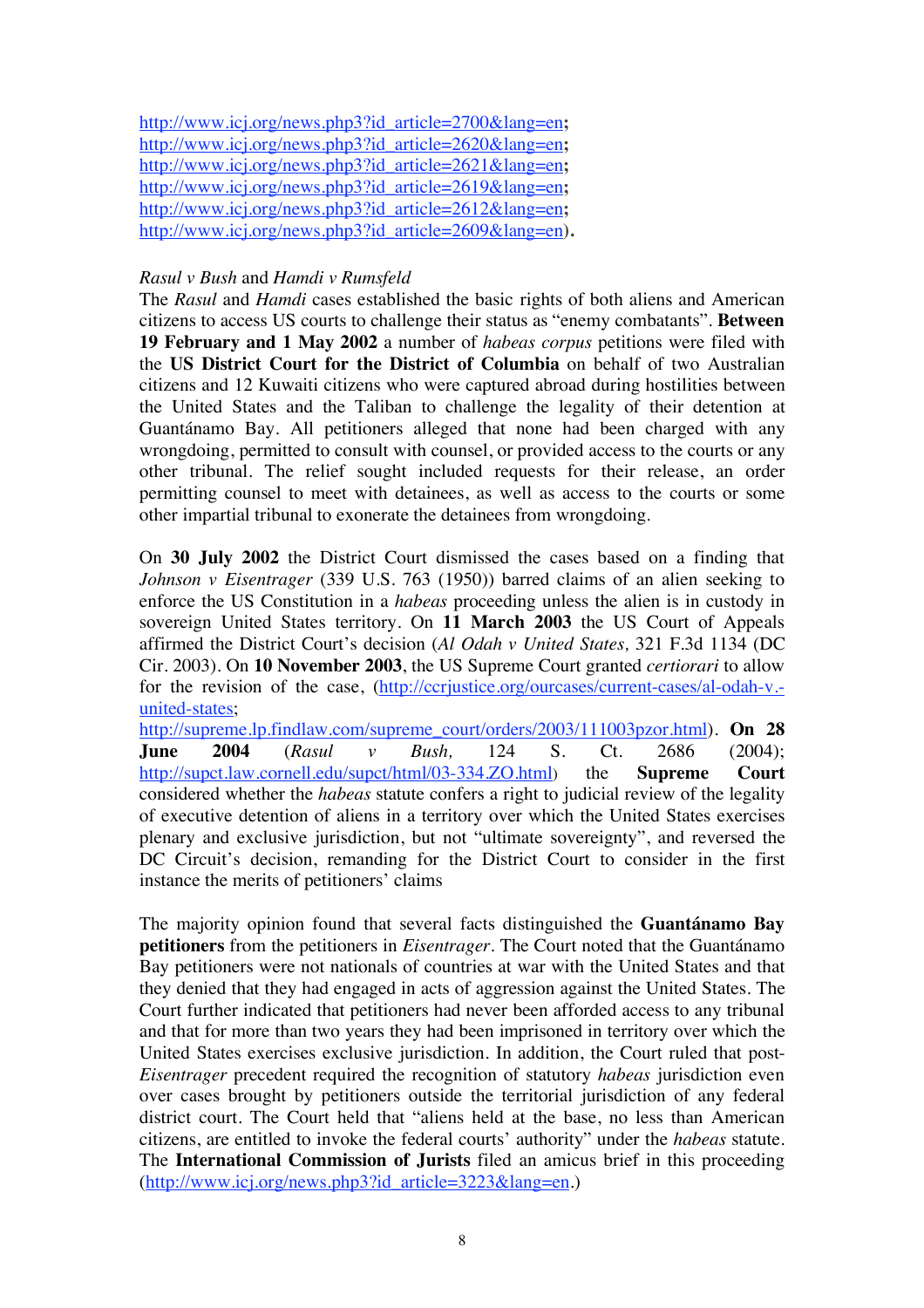On the same day the **Supreme Court** considered in *Hamdi v Rumsfeld* an American citizen's due process challenge to his designation as an "enemy combatant" by the military (*Hamdi v Rumsfeld,* 124 S. Ct. 2633 (2004); http://supct.law.cornell.edu/supct/pdf/03-6696P.ZS).The Government classified **Hamdi**, who was captured during the war in Afghanistan and detained in a naval brig in Charleston, NC, as an "enemy combatant" for allegedly taking up arms with the Taliban. Hamdi's father filed a *habeas corpus* petition. The Government produced a Defense Department declaration that Hamdi was affiliated with a Taliban unit during the time when the Taliban was at war with the United States. The **US Court of Appeals** held that no factual inquiry or evidentiary hearing was necessary to rebut the Government's assertions and dismissed the *habeas* petition. The **Supreme Court** reversed the judgement. The Court found that resolution of a due process challenge such as Hamdi's required the balancing of Hamdi's private interest, the risk of erroneous deprivation of that interest, and the competing interests of the Government. Emphasizing the importance of maintaining due process safeguards during periods when the national security is threatened, the Court held "that a citizen detainee seeking to challenge his classification as an enemy combatant must receive notice of the factual basis for his classification and a fair opportunity to rebut the Government's factual assertions before a neutral decision maker" (*Id*. at 2647-2648).

### **Combatant Status Review Tribunals**

As a response to the *Rasul* and *Hamdi* **June 2004** Supreme Court decisions (http://supct.law.cornell.edu/supct/html/03-334.ZO.html ; http://supct.law.cornell.edu/supct/pdf/03-6696P.ZS), the US government established the **Combatant Status Review Tribunal (CSRT)**, panels of three military officers whose sole aim is to confirm or reject each detainee's status as a so-called "enemy combatant" (see above).

This is neither a court of law nor the "competent tribunal" required by the *Third Geneva Convention*. Unlike the latter, which presumes a detainee to be a prisoner of war until proved otherwise, the **CSRT** process places the burden on the detainee to disprove his "enemy combatant" status. The detainee does not have access to legal counsel or to secret evidence. Many have boycotted the CSRT process, and to date only two have been released as a result of it, while 230 have been confirmed as "enemy combatants".

Each detainee confirmed as an "enemy combatant" will also have an annual review of his case by an **Administrative Review Board (ARB)** to assess whether he "continues to pose a threat to the United States or its allies, or whether there are other factors bearing upon the need for continued detention". In **December 2004** the Pentagon announced that it had conducted its first ARB. Again, detainees have no access to lawyers or to secret evidence for this administrative review. Evidence extracted under torture or other coercion could be admitted by either body.

#### **Post** *Rasul* **and** *Hamdi* **litigation**

## **CSRT procedures and constitutional rights of detainees**

The US District Court in Washington, DC recently issued several opinions concerning the **CSRT** procedures as well as the *habeas* proceedings that had been remanded to the Court by the Supreme Court. As of the end of **July 2004**, 13 cases involving more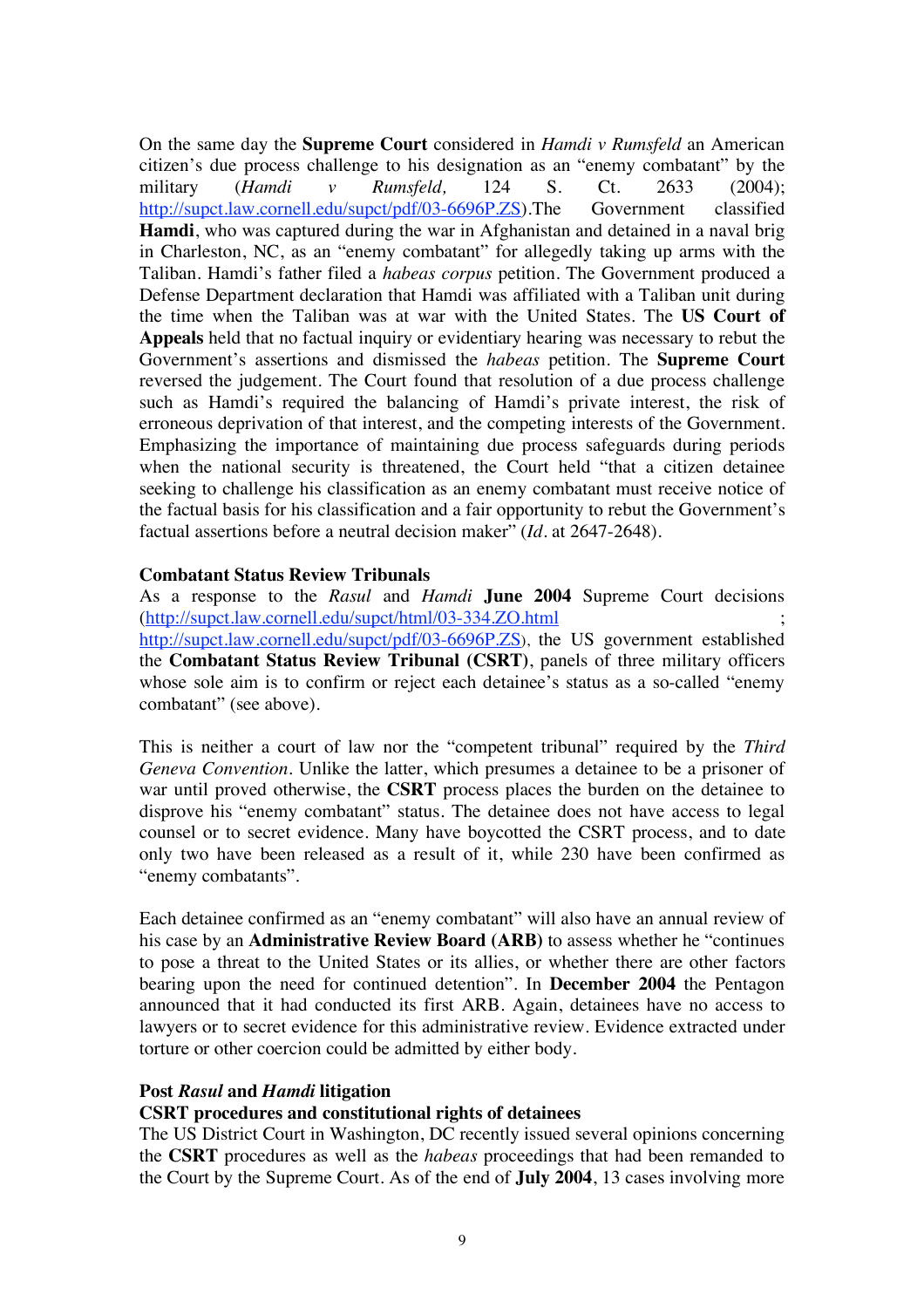than 60 detainees were pending before eight judges in the District Court. The Government moved to dismiss all 13 cases.

On **31 January 2005**, **US District Judge Green** issued an opinion denying the motion to dismiss a number of the *habeas* dockets (*In Re Guantanamo Bay Detainee Cases,* Docket Nos. 02-CV-0299, et al., US District Court for the District of Columbia, **Jan. 31, 2005**; https://ecf.dcd.uscourts.gov/cgibin/show\_public\_doc?2002cv0299-156; and https://ecf.dcd.uscourts.gov/cgibin/show\_public\_doc?2002cv0299-157 ). Judge Green initially addressed the effect of the *Rasul* decision on the *habeas* proceedings. The Government contended that the *Rasul* decision stood only for the proposition that the District Court had jurisdiction to consider the *habeas* petitions, and was silent on whether the detainees possess any rights under the US Constitution. Judge Green rejected this argument and interpreted the *Rasul* decision, together with other precedent, to "require the recognition that the detainees at Guantánamo Bay possess enforceable constitutional rights". Fundamental constitutional rights (including the right to due process), according to Judge Green, cannot be denied in territories under the control of the US, even where the US is not technically "sovereign" and even where the claimant is not a US citizen. Judge Green further found that the *Rasul* decision supports the conclusion that Guantánamo Bay must be considered the equivalent of a US territory in which fundamental constitutional rights apply. Judge Green emphasized that the majority opinion in *Rasul* found significant the territorial nature of Guantánamo Bay and dismissed the **DC Circuit**'s characterization of Guantánamo Bay as nothing more than a foreign military prison. It was at least implicit in the reasoning of *Rasul*, according to Judge Green, that the Court considered the petitioners to be within a territory in which constitutional rights are guaranteed. Therefore Judge Green treated the naval reserve as the equivalent of sovereign US territory where fundamental constitutional rights exist. Judge Green also concluded that "the CSRT procedures are unconstitutional for failing to comport with the requirements of due process": no detainee is permitted access to any classified information nor is any detainee permitted to have counsel review and challenge the classified information on his behalf. Therefore the CSRT "fail[s] to provide the detainee with sufficient notice of the factual basis for which he is being detained and with a fair opportunity to rebut the government's evidence supporting the determination that he is an 'enemy combatant'". Second, the CSRT procedures are constitutionally defective in some cases because the CSRT relied on statements allegedly obtained by torture. The **Supreme Court** has long held that due process prohibits the government's use of involuntary statements obtained through torture or other mistreatment.

On **19 January 2005 US District Court Judge Richard J. Leon** issued a separate order involving one of the *habeas* cases, in which he disagreed with almost all of the conclusions reached by Judge Green. Dismissing the *habeas* application before him, Judge Leon found that non-resident aliens captured and detained outside the US have no cognizable constitutional rights. Judge Leon noted that this was the holding of *Johnson v Eisentrager* and that nothing in the *Rasul* opinion was inconsistent with the holding of *Eisentrager*. According to Judge Leon, the Supreme Court majority in *Rasul* expressly limited its inquiry to whether non-resident aliens detained at Guantánamo have a right to judicial review of the legality of their detention under the *habeas* statute and, therefore, did not concern itself with whether the petitioners has any independent constitutional rights (*Memorandum Opinion and Order, Docket No.*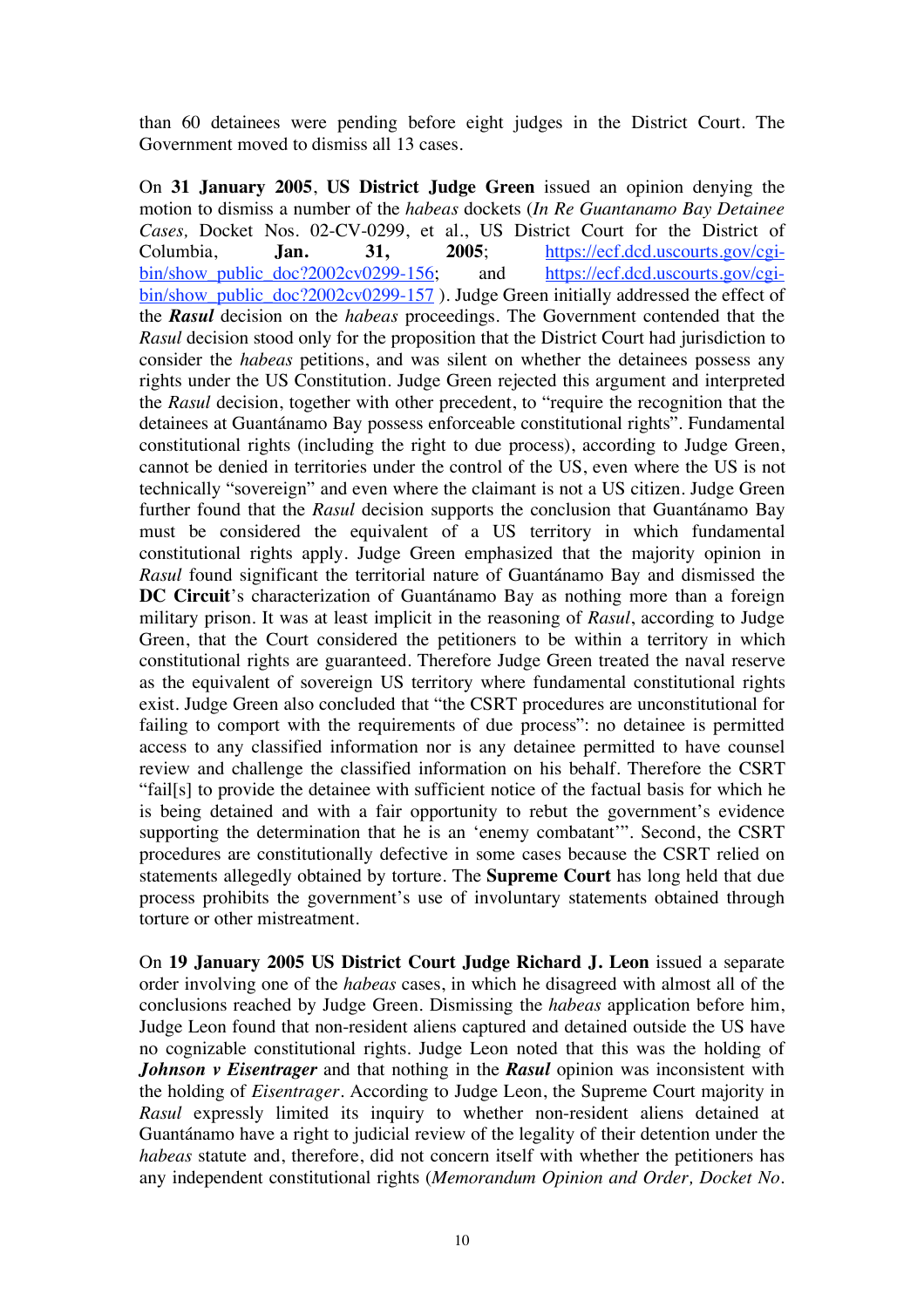*1:04-1142 (RJL) and 1:04-1166 (RJL)*, US District Court for the District of Columbia (**19 January 2005**), https://ecf.dcd.uscourts.gov/cgibin/show public doc?2004cv1142-70). The inconsistent orders of Judge Green and Judge Leon will be resolved by the **US Court of Appeals** and, ultimately, by the **Supreme Court**.

# **Transfer of detainees**

Following Judge Green's decision (see above), lawyers who had been filing petitions for the detainees sought a judicial order preventing the government from transferring them out of Guantánamo without giving 30 days' notice. The lawyers were concerned that the government might seek to avoid further adverse court rulings by transferring out of the base the detainees whose cases were before the courts. There was due to be a hearing on the issue on **24 March 2005**. The "New York Times" had previously reported **on 10 March 2005** that the Pentagon was seeking to transfer hundreds of Guantánamo detainees to prisons in Saudi Arabia, Afghanistan and Yemen in a bid to halve the number of prisoners at the Cuba base. As a result, lawyers have begun filing for temporary restraining orders preventing transfers of detainees, concerned that they may face torture or ill-treatment in the country to which they are transferred.

On **12 March 2005**, US **District Judge Rosemary Collyer** for the District of Columbia issued the temporary injunction after lawyers for 13 Yemeni detainees filed an emergency petition to stop what they perceived as an imminent transfer of their clients, and until a hearing is held on their lawyers' request for at least 30 days' notice if their clients are to be transferred (http://www.swissinfo.org/sen/swissinfo.html?siteSect=143&sid=5598837). In the judge's opinion, "While the Supreme Court has granted [Guantánamo prisoners] a right of access to our court system, such a transfer would terminate that right... because US courts would no longer have control over their warden. … The [Yemeni] petitioners ... raise serious arguments that require more deliberative consideration concerning whether removing them from the [US] court's jurisdiction while insisting on continued detention is within the province of the executive."

On **29 March 2005**, US District **Judge Henry H. Kennedy, Jr**. granted in *Abdah v Bush* (https://ecf.dcd.uscourts.gov/cgi-bin/show public doc?2004cv1254-146; https://ecf.dcd.uscourts.gov/cgi-bin/show\_public\_doc?2004cv1254-147;

http://www.washingtonpost.com/ac2/wp-dyn/A10997-2005Mar29?language=printer)

a preliminary injunction prohibiting the US government from transferring the 13 Yemeni detainees to foreign countries. The detainees seek a preliminary injunction requiring the government to provide their lawyers with 30 days' advance notice of "any intended removal of Petitioners from Guantanamo Bay Naval Base", to enable them to contest the removal if they deem it advisable to do so. Judge Kennedy noted that according to Judge Green's ruling the defendants "have the fundamental right to due process of law under the Fifth Amendment". In his opinion, the fact that "Petitioners' enemy combatant status was recently confirmed in Combatant Status Review Tribunals' ignores Judge Green's ruling that the CSRTs as so far implemented are constitutionally deficient. Instead, this factor tilts in Petitioners' favour, because the public has a strong interest in ensuring that its laws do not subject individuals to indefinite detention without due process." Petitioners contend that "Respondents have contemplated or are contemplating removal of some or all Petitioners from Guantánamo to foreign territories for torture or indefinite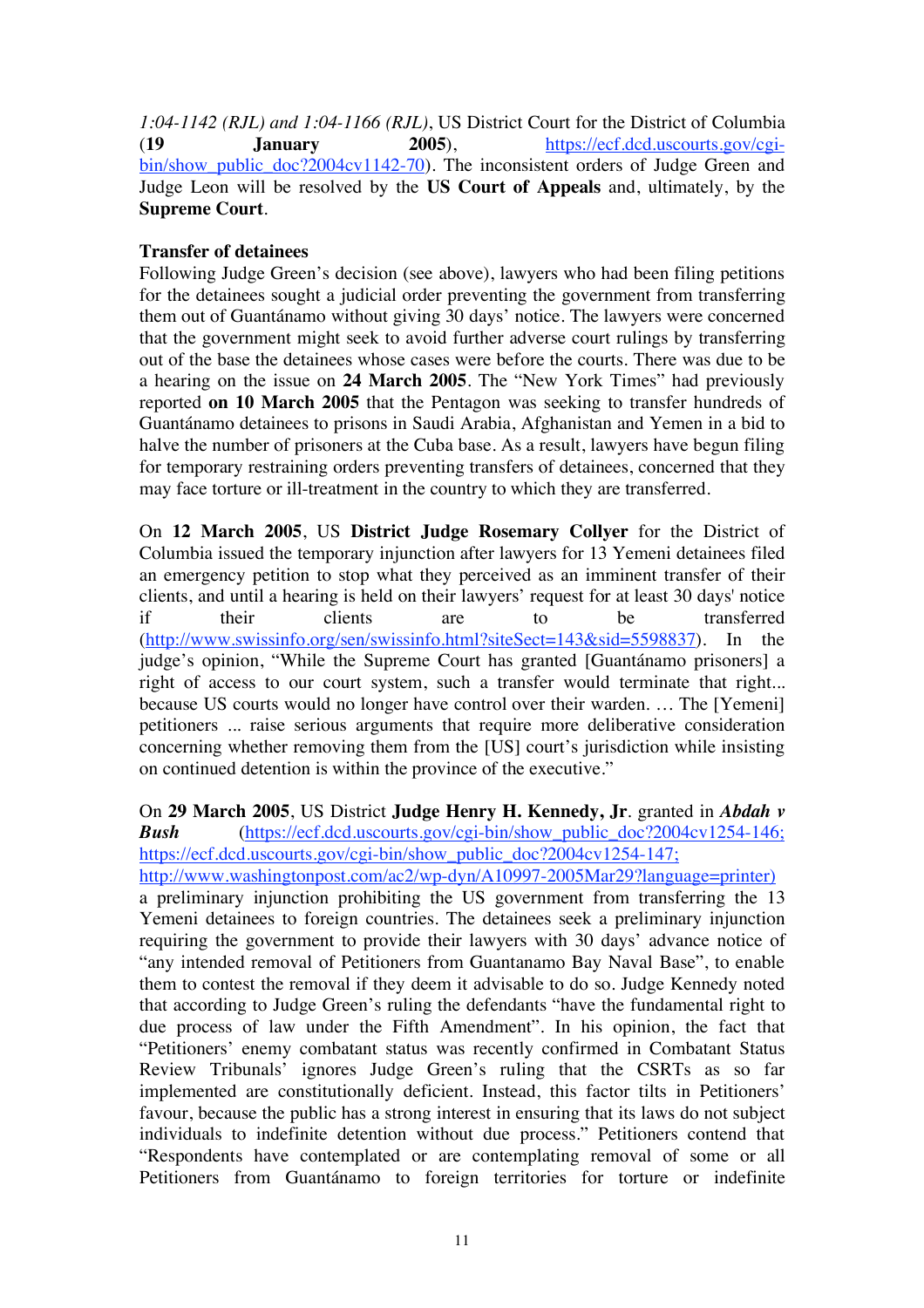imprisonment without due process of law", fearing that any such transfer would "also circumvent Petitioners' right to adjudicate the legality of their detention". He noted that the defendants' *habeas corpus* applications are on appeal from Judge Green's decision and that such removal would effectively deprive the Court of jurisdiction over the cases.

## **Allegations of Torture**

Ever since the first photographs appeared **during 2004** of US military personnel mistreating detainees at the **Abu Ghraib prison** in Iraq, there have been repeated and widespread allegations of torture of detainees in US custody. While the US government has sought to portray the abuse as the work of a few "bad apples", many organizations have alleged that the pattern of abuse did not result from the acts of a few individual soldiers, but resulted from deliberate policy decisions made by the Bush administration.

These charges lie at the heart of a lawsuit filed in late **February 2005** in the **US District Court in the Northern District of Illinois**, captioned *Ali et al. v Rumsfeld*, on behalf of eight released detainees who allege that they were subject to torture and abuse at the hands of US forces under the command of Secretary Rumsfeld. The parties seek a court order declaring that Secretary Rumsfeld's actions violated the US Constitution, federal statutes and international law. As of **April 2005**, no responsive pleading has been filed by the Government. The case raises serious concerns about the degree of access to justice which plaintiffs will be able to obtain because the acts of mistreatment alleged in the complaint generally occurred in detention centres in Iraq or Afghanistan. The extraterritorial nature of the allegations raises issues concerning the applicability of US statutes and the US Constitution to acts committed outside US territory.

# **Military Commissions**

**President Bush** signed a *Military Order* on **13 November 2001**, authorizing the establishment of **Military Commissions to try suspected international terrorists** ("*Detention, Treatment, and Trial of Certain Non-Citizens in the War Against Terrorism*", 66 Fed. Reg. 57, 833 (16 November 2001, hereinafter "MO"). The Pentagon released the procedures for military commissions on **21 March 2002**  (*Military Commission Order No. 1* (M.C.O. No. 1), 32 C.F.R. §9.1, et seq.), and, on **30 April 2003**, released eight **"***Military Commission Instructions***"** (*MCI Nos. 1–8*) to elaborate on these procedural rules (http://www.defenselink.mil/news/commissions.html). The *Military Commission Instructions* set forth the elements of the crimes to be tried, establish guidelines for civilian attorneys, and provide other administrative guidance.

The *MO* provided for non-US nationals suspected of involvement in "international terrorism" to be held indefinitely without trial or to be tried by military commissions. Military Commissions have the power to hand down death sentences with no right of appeal to any court. The prospect of trials before these executive bodies rather than independent and impartial courts has caused international concern. Indeed, the **US administration** has exempted its own nationals from the scope of the Military Order.

In **July 2003,** President Bush determined that 15 of the detainees at the US Naval Station in Guantánamo Bay were subject to the *MO* and may be charged and tried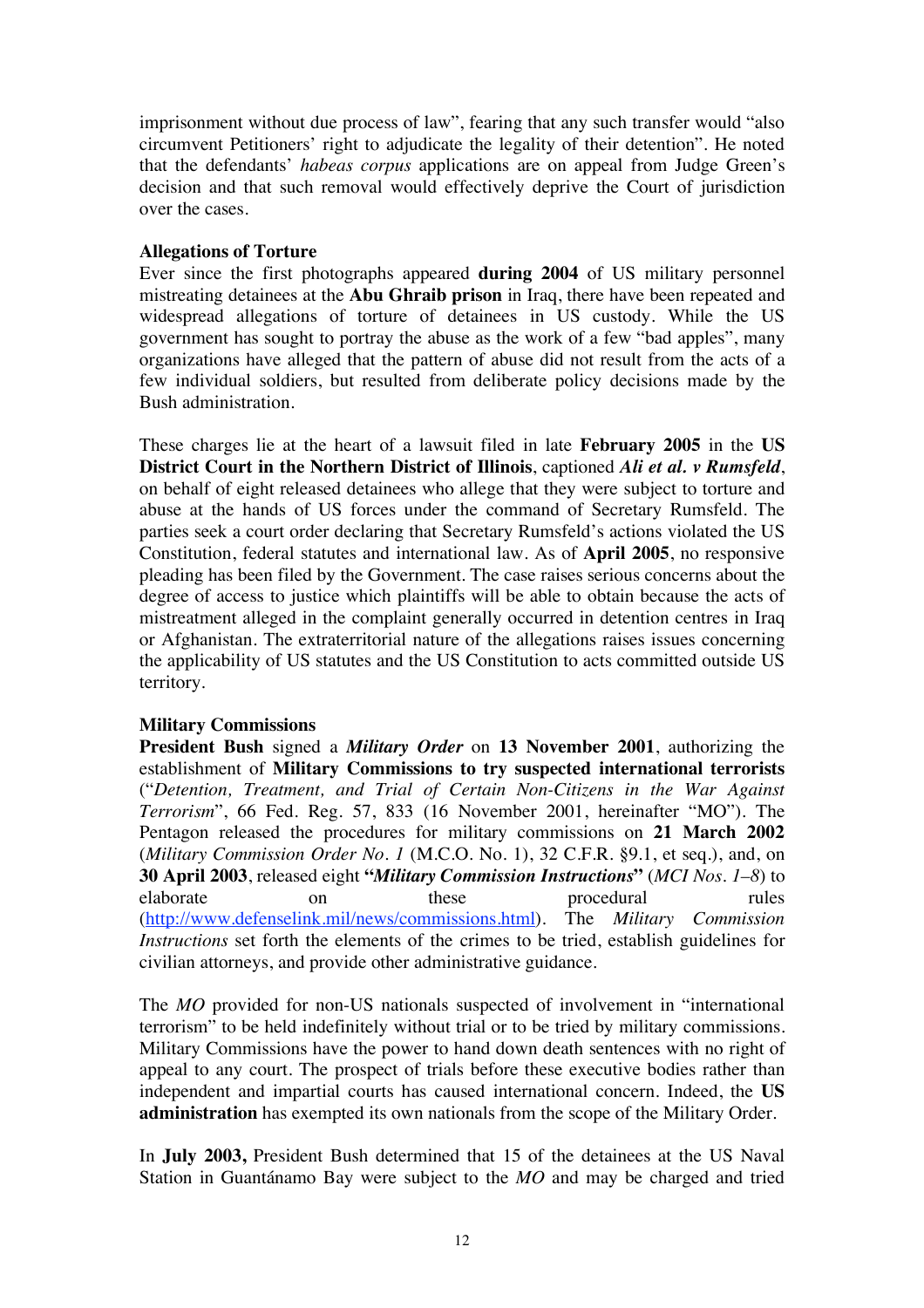before military commissions. In **November 2004**, pre-trial hearings for the first four detainees charged in preparation for trial by commission took place.

The **proceedings** were suspended the same month since **Judge James Robertson**, the US District Judge presiding over **Hamdan**'s *habeas corpus* appeal in federal court in Washington DC, issued an order stating that Hamdan could not be tried by a military commission as charged (*Hamdan v Rumsfeld,* 344 F. Supp.2d 152 (2004); http://www.defenselink.mil/news/Jan2006/d20060104Qosistay8Nov04.pdf). Judge Robertson ordered that unless and until a "competent tribunal", as required under Article 5 of the *Third Geneva Convention*, determined that Hamdan is not entitled to prisoner-of-war status, he may only be tried by court martial under the USA's *Uniform Code of Military Justice* (UCMJ). "Until or unless such a tribunal decides otherwise," Judge Robertson wrote, "Hamdan has, and must be accorded, the full protections of a prisoner-of-war." The judge found the *Third Geneva Convention* to be a "self-executing" treaty.

Judge Robertson dealt a blow to a central tenet of the US administration's "war on terror" detention policy – i.e. President Bush's determination that the *Geneva Conventions* did not apply to alleged al-Qaida suspects captured during the war in Afghanistan and that neither they nor Taliban suspects were entitled to prisoner-ofwar status. This presidential decision was widely criticized, including by the **International Committee of the Red Cross**, the most authoritative body on the provisions of the Geneva Conventions. Judge Robertson concluded that "[n]otwithstanding the President's view … the Third Geneva Convention applies to all persons detained in Afghanistan during the hostilities there". He noted that "[t]he President is not a tribunal", and also pointed out that the **CSRT**s set up by the administration in June 2004 (see Combatant Status Review Tribunals above) did not constitute the "competent tribunals" required by the *Third Geneva Convention* (after a hearing on **3 October 2004**, a CSRT found that Hamdan was a so-called "enemy combatant").

The government has appealed to a higher court, arguing that the judge's ruling "constitutes an extraordinary intrusion into the Executive's power to conduct military operations". The government also argues that the district court should not have interfered in the military commission prior to completion, that Hamdan is not entitled to protection from the *Geneva Conventions* and that the President has inherent authority to establish military commissions, which need not conform to statutes regulating military courts martial.

In addition to this, the rules established by the **Department of Defense** raise many due process concerns. Amongst the most troubling features of the procedural rules are restrictions on access to evidence by civilian defence counsel and defendants. Under the regulations, the Military Commission must hold open hearings except where otherwise decided by the Appointing Authority or the Presiding Officer (32 C.F.R. §§ 9.6(b) (3), (d)(5)). However, the accused himself may be excused from the proceedings, and evidence may be received that he will never see (because his lawyer will be forbidden to show it to him). Judge Robertson found such a procedural rule inarguably inconsistent with due process standards by stating that "the right to trial 'in one's presence' is established as a matter of international humanitarian and human rights law".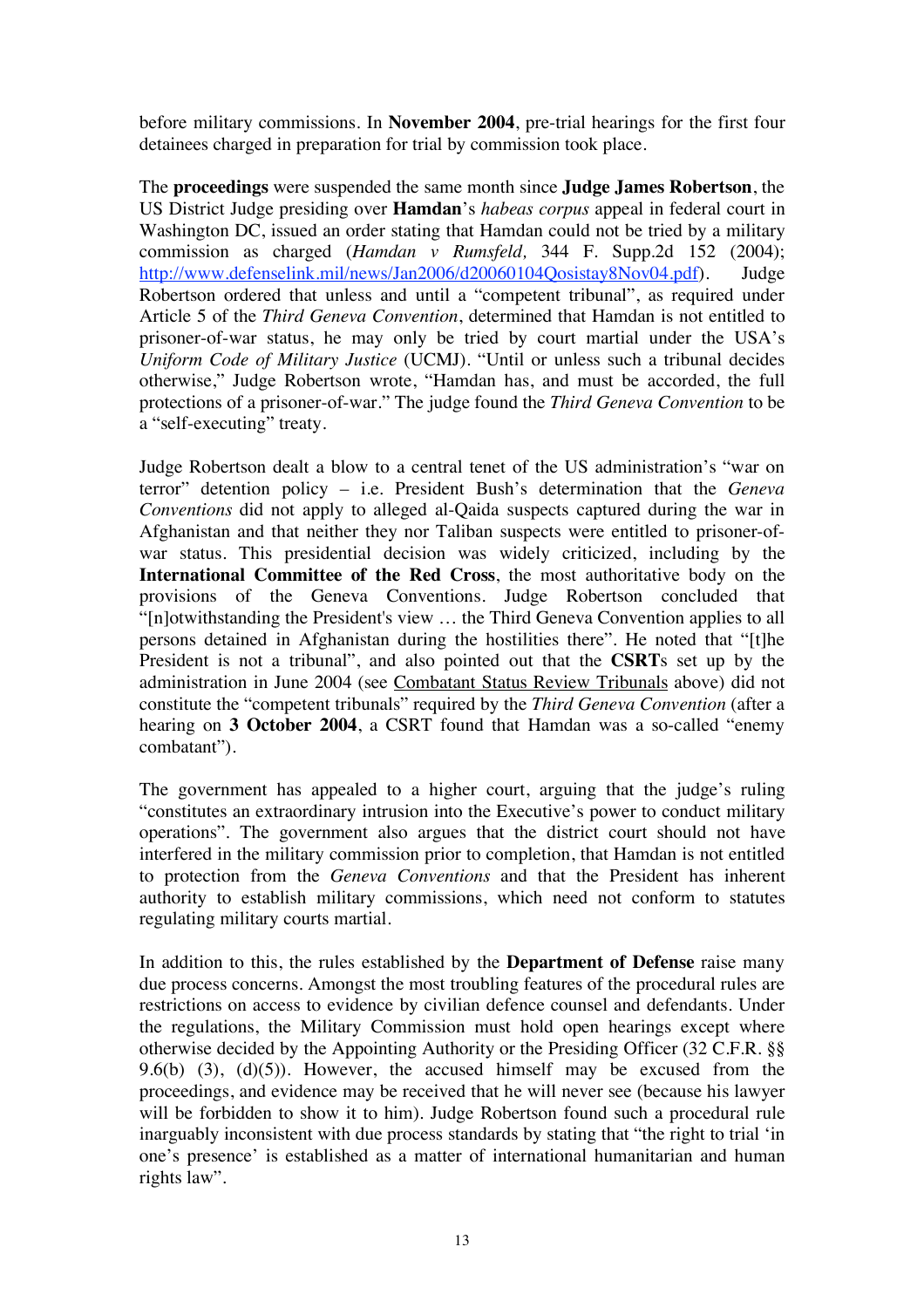Under the **Defense Department rules**, the military commissions will deprive defendants of independent judicial oversight by a civilian court; improperly subject criminal suspects to military trials; place review of important interlocutory questions with the charging authority; fail to guarantee that evidence obtained via torture or illtreatment shall not be used; allow wide latitude to close proceedings and impose a "gag order" on defence counsel; deprive military defence counsel of normal protections afforded military lawyers from improper "command influence"; restrict the defendant's right to choose legal counsel; and provide lower due process standards for non-citizens than for US citizens (http://hrw.org/backgrounder/usa/militarycommissions.htm; "The Department of Defense Rules for Military Commissions: Analysis of Procedural Rules and Comparison with Proposed Legislation and the Uniform Code of Military Justice", Congressional Research Service Report for Congress, Jenifer Elsea, updated **4 August 2005**, http://www.fas.org/irp/crs/RL31600.pdf).

The **International Commission of Jurists** (ICJ) has repeatedly expressed its concern over the lack of rule of law surrounding Guantánamo Bay detainees (http://www.icj.org/news.php3?id\_article=2609&lang=en ; http://www.icj.org/news.php3?id\_article=3523&lang=en**;**  http://www.icj.org/news.php3?id\_article=3405&lang=en**;**  http://www.icj.org/news.php3?id\_article=2718&lang=en**;**  http://www.icj.org/news.php3?id\_article=2700&lang=en**;**  http://www.icj.org/news.php3?id\_article=2620&lang=en**;**  http://www.icj.org/news.php3?id\_article=2621&lang=en**;**  http://www.icj.org/news.php3?id\_article=2619&lang=en**;**  http://www.icj.org/news.php3?id\_article=2612&lang=en ).

## **The International Criminal Court (ICC)**

The US in recent years has proceeded to make a number of efforts to systematically undermine the **International Criminal Court** and reduce or eliminate its availability as a forum for providing redress for international crimes. On **2 April 2002**, the **International Commission of Jurists** (ICJ) sent a letter to President Bush urging that the US desist from efforts to undermine the *ICC treaty*, including withdrawal of its signature (http://www.icj.org//news.php3?id\_article=2626&lang=en).

In **May 2002** the US removed its signature from the *Rome Statute for an International Criminal Court*. In **July 2002** the US indicated that unless its personnel were granted immunity from the jurisdiction of the **ICC**, it would veto extension of the UN peacekeeping mission to Bosnia. This action appeared to reflect fears that US peacekeepers would face politically motivated prosecutions even though the ICC can only exercise its jurisdiction once remedies in national courts are exhausted. As the ICJ noted in a press release, this action appeared to be another attempt to threaten the integrity of the *Rome Statute* and the effectiveness of the ICC (http://www.icj.org//news.php3?id\_article=2637&lang=en). By seeking immunity for its personnel, the US undermined the principle that there can be no immunity for anyone for horrific crimes such as genocide, war crimes and crimes against humanity. The US subsequently continued this strategy by attempting to convince other countries to grant immunity for US nationals from the ICC by threatening to withdraw military aid. The US approached officials around the world to sign special agreements